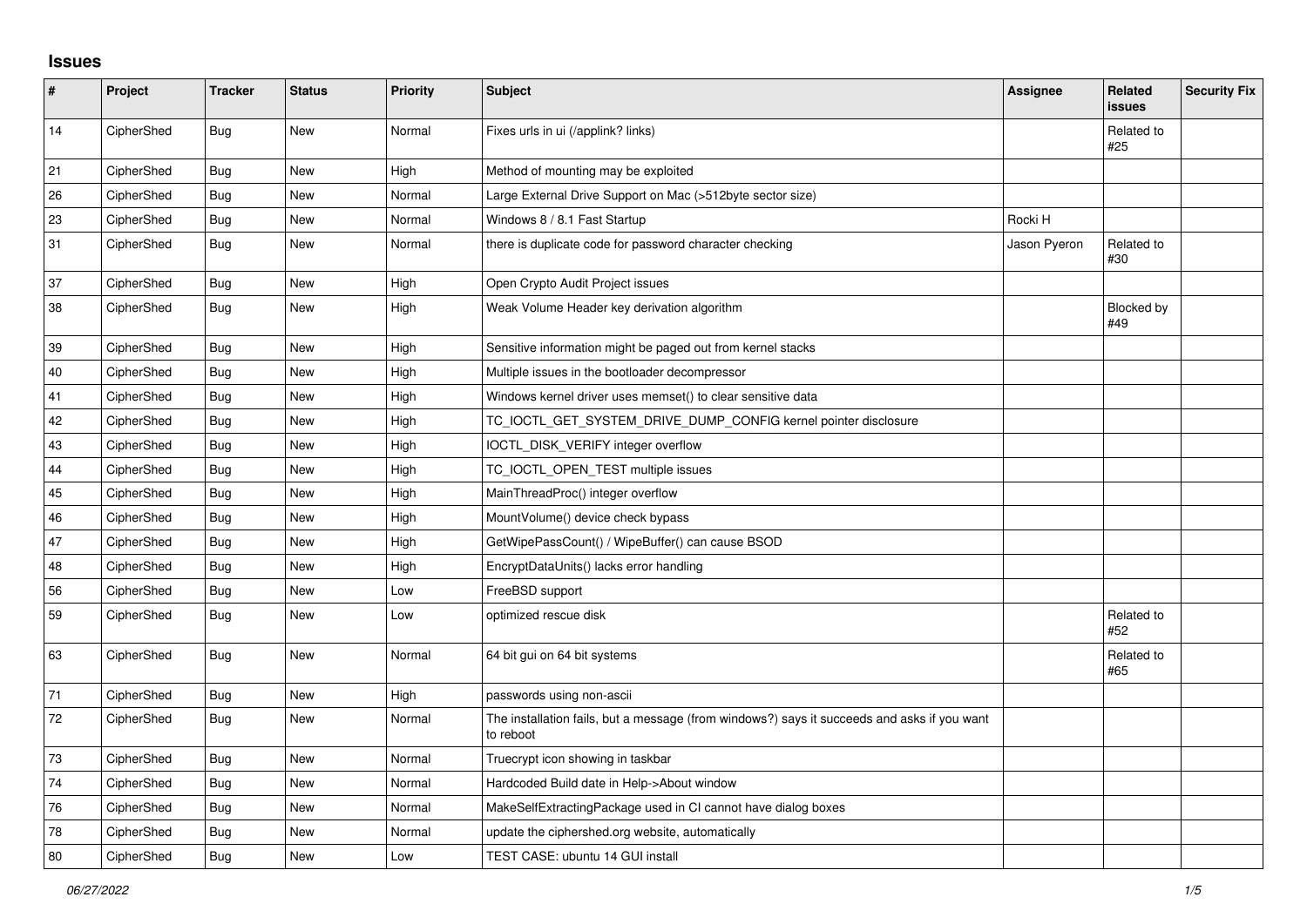| #   | Project    | <b>Tracker</b> | <b>Status</b> | Priority  | Subject                                                                                                                                    | <b>Assignee</b> | Related<br>issues | <b>Security Fix</b> |
|-----|------------|----------------|---------------|-----------|--------------------------------------------------------------------------------------------------------------------------------------------|-----------------|-------------------|---------------------|
| 83  | CipherShed | <b>Bug</b>     | New           | Normal    | deduplicate file names                                                                                                                     |                 |                   |                     |
| 84  | CipherShed | <b>Bug</b>     | New           | Normal    | wcsncpy is subject to buffer overflow                                                                                                      |                 |                   |                     |
| 85  | CipherShed | Bug            | New           | Normal    | Digcode.c is 9917 lines long, split it up                                                                                                  |                 |                   |                     |
| 88  | CipherShed | <b>Bug</b>     | New           | Normal    | smart card support for containers                                                                                                          |                 |                   |                     |
| 94  | CipherShed | Bug            | New           | High      | CipherShed Volume Creation Wizard: Encryption of Host Protected Area":"Encryption of Host<br>Protected Area" class #32770 not initialized? |                 |                   |                     |
| 95  | CipherShed | Bug            | New           | Normal    | Platform/SystemException.h and Common/Exception.h define the same class/struct                                                             |                 |                   |                     |
| 111 | CipherShed | Bug            | New           | Normal    | ui does not show free drives below c: e.g. A: or B:                                                                                        | Niklas Lemcke   |                   |                     |
| 116 | CipherShed | <b>Bug</b>     | New           | Normal    | create an option for private/global volume mounting                                                                                        |                 |                   |                     |
| 108 | CipherShed | Bug            | New           | Urgent    | Open Crypto Audit Project TrueCrypt CS-TC-2 - AES implementation susceptible to<br>cache-timing attacks                                    |                 |                   |                     |
| 118 | CipherShed | <b>Bug</b>     | New           | Normal    | upgrading truecrpyt fails if truecrypt is pinned to the taskbar                                                                            |                 |                   |                     |
| 107 | CipherShed | Bug            | New           | Immediate | Open Crypto Audit Project TrueCrypt CS-TC-1 - CryptAcquireContext may silently fail in<br>unusual scenarios                                |                 |                   |                     |
| 109 | CipherShed | <b>Bug</b>     | New           | High      | Open Crypto Audit Project TrueCrypt CS-TC-3 - Keyfile mixing is not cryptographically sound                                                |                 |                   |                     |
| 110 | CipherShed | Bug            | New           | High      | Open Crypto Audit Project TrueCrypt CS-TC-4 - Unauthenticated ciphertext in volume<br>headers                                              |                 |                   |                     |
| 123 | CipherShed | <b>Bug</b>     | New           | Normal    | losetup anomaly with OpenSUSE 13.1                                                                                                         |                 |                   |                     |
| 10  | CipherShed | Feature        | New           | Low       | Two-factor Pre-boot-authentication with USB stick and Password                                                                             |                 |                   |                     |
| 11  | CipherShed | Feature        | New           | Low       | Cipher set enablement                                                                                                                      |                 |                   |                     |
| 32  | CipherShed | Feature        | New           | Normal    | truecrypt.ch ideas thread                                                                                                                  |                 |                   |                     |
| 33  | CipherShed | Feature        | New           | Normal    | windows comamnd line volume creation                                                                                                       |                 |                   |                     |
| 34  | CipherShed | Feature        | New           | Normal    | windows mount point support                                                                                                                |                 | Related to<br>#60 |                     |
| 36  | CipherShed | Feature        | <b>New</b>    | Normal    | support multiple actors to open an encrypted volume                                                                                        |                 |                   |                     |
| 50  | CipherShed | Feature        | New           | Normal    | Linux FDE                                                                                                                                  |                 | Related to<br>#5  |                     |
| 52  | CipherShed | Feature        | New           | Low       | recovery utility & tools                                                                                                                   |                 | Related to<br>#59 |                     |
| 53  | CipherShed | Feature        | New           | Low       | Portable / non-admin volume browser                                                                                                        |                 |                   |                     |
| 54  | CipherShed | Feature        | New           | Low       | Self Destruct Password                                                                                                                     |                 |                   |                     |
| 57  | CipherShed | Feature        | New           | Normal    | Skein support                                                                                                                              |                 |                   |                     |
| 58  | CipherShed | Feature        | New           | Low       | Tablet / Touch screen / non-keyboard boot support                                                                                          |                 |                   |                     |
| 60  | CipherShed | Feature        | New           | Normal    | Enhanced UX - shell extension for container management                                                                                     |                 | Related to<br>#34 |                     |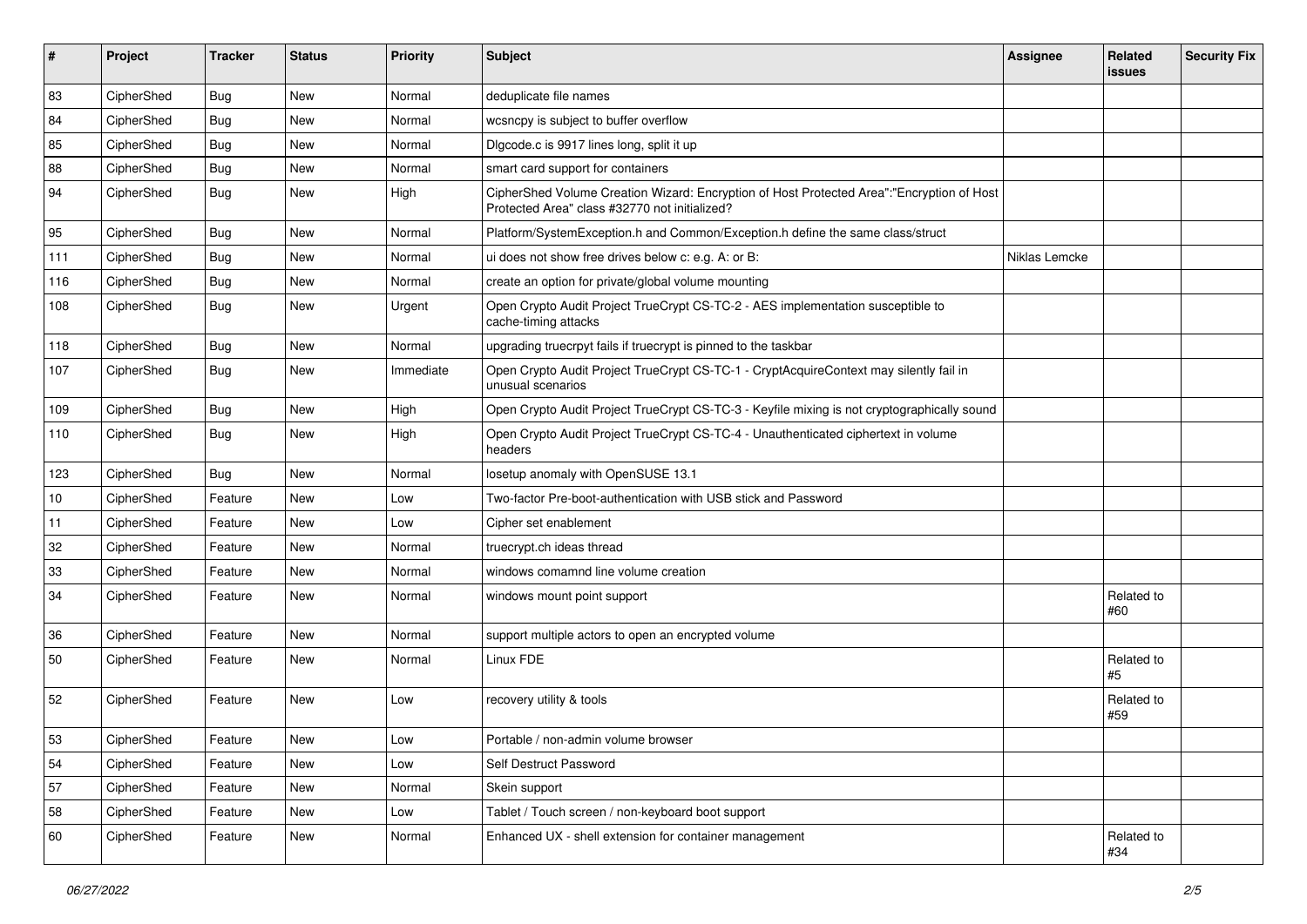| $\vert$ #    | Project    | <b>Tracker</b> | <b>Status</b> | Priority | <b>Subject</b>                                                                                | <b>Assignee</b>      | Related<br><b>issues</b> | <b>Security Fix</b> |
|--------------|------------|----------------|---------------|----------|-----------------------------------------------------------------------------------------------|----------------------|--------------------------|---------------------|
| 61           | CipherShed | Feature        | <b>New</b>    | Normal   | optionally support TPM                                                                        |                      |                          |                     |
| 62           | CipherShed | Feature        | <b>New</b>    | Normal   | Administrative Configuration for Enterprise IT                                                |                      |                          |                     |
| 65           | CipherShed | Feature        | <b>New</b>    | Normal   | pure 64 bit version for windows                                                               |                      | Related to<br>#63        |                     |
| 66           | CipherShed | Feature        | <b>New</b>    | Normal   | provide robust API for usermode interaction with kernel driver                                |                      |                          |                     |
| 67           | CipherShed | Feature        | <b>New</b>    | Normal   | print a backup                                                                                |                      |                          |                     |
| 69           | CipherShed | Feature        | New           | Low      | integration test: mounting and sharing volumes                                                |                      |                          |                     |
| 70           | CipherShed | Feature        | <b>New</b>    | Normal   | track git info in build                                                                       |                      |                          |                     |
| 75           | CipherShed | Feature        | <b>New</b>    | Low      | code coverage - ConvertUTF.c                                                                  |                      |                          |                     |
| 79           | CipherShed | Feature        | New           | Low      | document a list of file systems compatible with Hidden Volume usage                           |                      |                          |                     |
| 81           | CipherShed | Feature        | <b>New</b>    | Normal   | Decrypt System drive via commandline                                                          |                      |                          |                     |
| 82           | CipherShed | Feature        | <b>New</b>    | Normal   | add sparse file detection to non-windows versions                                             |                      |                          |                     |
| 87           | CipherShed | Feature        | <b>New</b>    | Low      | support multiple hidden volumes                                                               |                      |                          |                     |
| 89           | CipherShed | Feature        | <b>New</b>    | Normal   | Support the Common Criteria Collaborative Protection Profile for Full Disk Encryption         |                      |                          |                     |
| 90           | CipherShed | Feature        | <b>New</b>    | Normal   | cipher setting preference file                                                                |                      |                          |                     |
| 91           | CipherShed | Feature        | <b>New</b>    | Normal   | use linked libraries in kernel driver to isolate logical units and later support plugins      |                      |                          |                     |
| 92           | CipherShed | Feature        | <b>New</b>    | Normal   | allow change of cipher/key on encrypted container without decrypting                          |                      |                          |                     |
| 93           | CipherShed | Feature        | New           | Normal   | support "quick" encrypt for new media (especially flash/SSD)                                  |                      |                          |                     |
| 96           | CipherShed | Feature        | New           | Normal   | installer to incorporate a post-installation quick-start wizard                               |                      |                          |                     |
| 97           | CipherShed | Feature        | <b>New</b>    | Normal   | Suggestion 1 - Do not use unknown terminology                                                 | Niklas Lemcke        |                          |                     |
| 98           | CipherShed | Feature        | New           | Normal   | Suggestion 2 - Do not misuse native UI controls                                               | Niklas Lemcke        |                          |                     |
| 102          | CipherShed | Feature        | New           | Normal   | support for serial console in bootloader                                                      |                      |                          |                     |
| 99           | CipherShed | Feature        | <b>New</b>    | Normal   | Suggestion 3-Separate required and optional input parameters                                  |                      |                          |                     |
| 100          | CipherShed | Feature        | New           | Normal   | Suggestion 4-Display the consequences of an action immediately (Immediacy of<br>consequences) |                      |                          |                     |
| 121          | CipherShed | Feature        | New           | Normal   | Support "not" burning CD on encrypting disk operation                                         |                      | Related to<br>#68        |                     |
| 122          | CipherShed | Feature        | New           | Normal   | support key escrow                                                                            |                      | Related to<br>#68        |                     |
| 124          | CipherShed | Feature        | <b>New</b>    | Normal   | investigate switch to FUDforum from phpBB                                                     |                      |                          |                     |
| $\mathbf{1}$ | CipherShed | Task           | <b>New</b>    | Normal   | Detailed review of Windows constant strings                                                   | Paweł<br>Zegartowski | Related to<br>#2         |                     |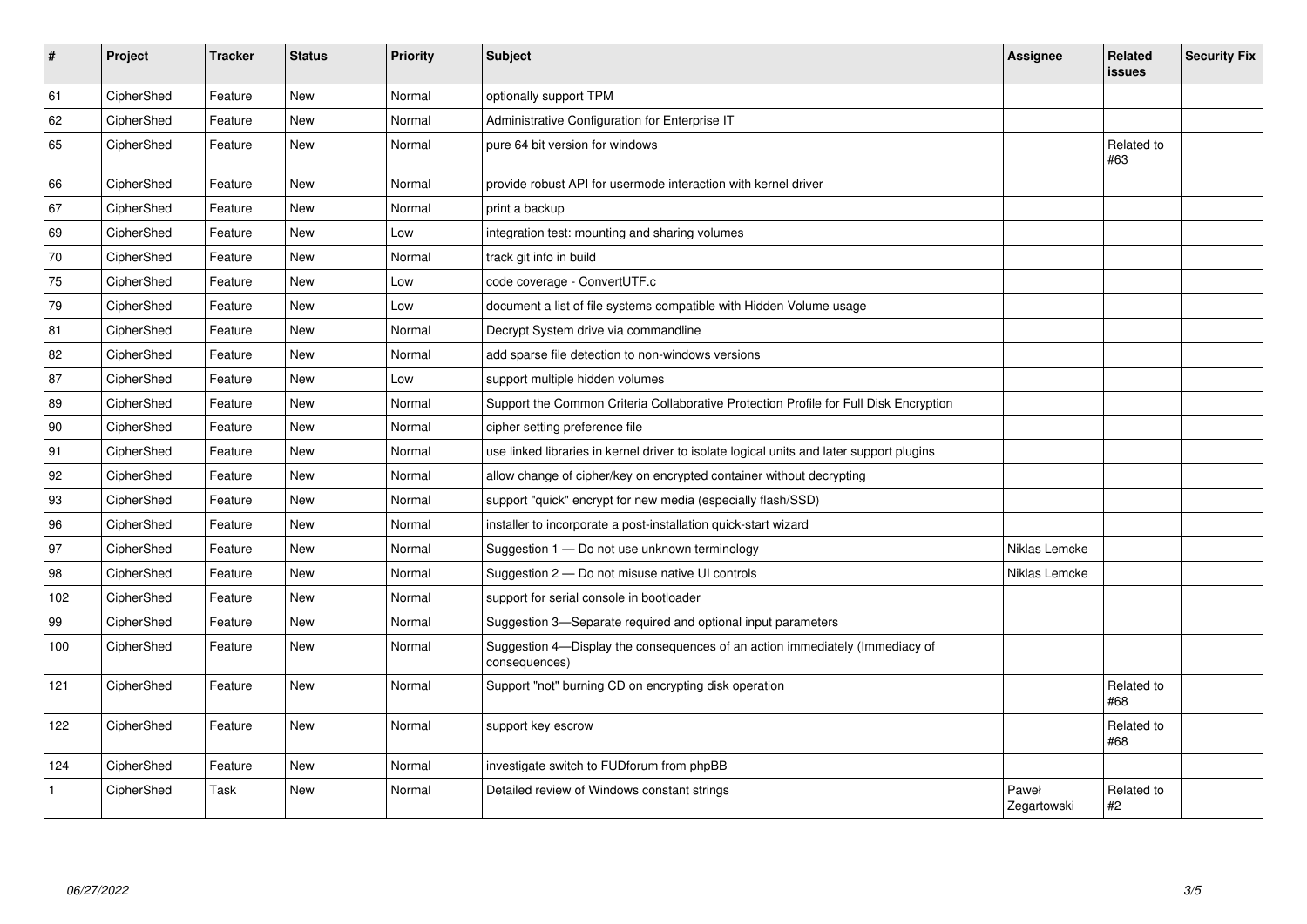| $\sharp$       | Project    | <b>Tracker</b> | <b>Status</b> | <b>Priority</b> | <b>Subject</b>                                                | <b>Assignee</b>             | <b>Related</b><br><b>issues</b>                           | <b>Security Fix</b> |
|----------------|------------|----------------|---------------|-----------------|---------------------------------------------------------------|-----------------------------|-----------------------------------------------------------|---------------------|
| $\sqrt{2}$     | CipherShed | Task           | <b>New</b>    | Normal          | Upgrade installer to uninstall TrueCrypt                      |                             | Related to<br>#1, Related<br>to #13,<br>Related to<br>#16 |                     |
| $\overline{3}$ | CipherShed | Task           | <b>New</b>    | Normal          | Finish initial bitmaps and icons                              |                             |                                                           |                     |
| $\overline{4}$ | CipherShed | Task           | <b>New</b>    | Normal          | Get Windows executable signing key                            | <b>Bill Cox</b>             |                                                           |                     |
| 5              | CipherShed | Task           | <b>New</b>    | Normal          | Linux build, installer, VM                                    | Kyle Marek                  | Related to<br>#50                                         |                     |
| 6              | CipherShed | Task           | New           | Normal          | Windows build, installer, VM                                  | <b>Bill Cox</b>             |                                                           |                     |
| $\overline{7}$ | CipherShed | Task           | New           | Normal          | Mac build, installer, VM                                      | Jason Pyeron                |                                                           |                     |
| 8              | CipherShed | Task           | New           | Normal          | Get graphics artist to work on artwork, icons                 |                             |                                                           |                     |
| 9              | CipherShed | Task           | New           | Normal          | Create check-list of features to be tested                    | Pier-Luc Caron<br>St-Pierre |                                                           |                     |
| 13             | CipherShed | Task           | <b>New</b>    | Normal          | List of all version numbers                                   | Rocki H                     | Related to<br>#2                                          |                     |
| 15             | CipherShed | Task           | <b>New</b>    | Normal          | Create Gnu Info page                                          | Eugene Wang                 | Related to<br>#12                                         |                     |
| 16             | CipherShed | Task           | <b>New</b>    | High            | Create list of all installed files / registry keys (Windows). | Rocki H                     | Related to<br>#2                                          |                     |
| 17             | CipherShed | Task           | New           | Normal          | Create debian packaging                                       |                             |                                                           |                     |
| 18             | CipherShed | Task           | New           | Normal          | Create rpm packaging                                          |                             |                                                           |                     |
| 19             | CipherShed | Task           | New           | Normal          | Create pkgbuild for arch                                      |                             |                                                           |                     |
| 20             | CipherShed | Task           | <b>New</b>    | Normal          | Create dmg for os x                                           |                             |                                                           |                     |
| 24             | CipherShed | Task           | <b>New</b>    | Normal          | Add Windows 8 / Server 2012                                   | Rocki H                     |                                                           |                     |
| 25             | CipherShed | Task           | <b>New</b>    | Normal          | Broken applinks                                               |                             | Related to<br>#14                                         |                     |
| 64             | CipherShed | Task           | <b>New</b>    | Normal          | Rewrite or remove LongReverse in Common/Dlgcode.c             |                             |                                                           |                     |
| 103            | CipherShed | Task           | <b>New</b>    | Low             | <b>Const Correctness</b>                                      |                             |                                                           |                     |
| 106            | CipherShed | Task           | <b>New</b>    | Low             | Disable GitHub issue tracker                                  |                             |                                                           |                     |
| 114            | CipherShed | Task           | <b>New</b>    | Normal          | Real, unified makefiles                                       | Kyle Marek                  |                                                           |                     |
| 22             | CipherShed | Bug            | In Progress   | High            | Change name of software for "1.0" release.                    | Jason Pyeron                |                                                           |                     |
| 51             | CipherShed | <b>Bug</b>     | In Progress   | Normal          | <b>GUID Partition Table (GPT)</b>                             | Jason Pyeron                | Related to<br>#55                                         |                     |
| 55             | CipherShed | Bug            | In Progress   | Normal          | Unified Extensible Firmware Interface (UEFI)                  | Jason Pyeron                | Related to<br>#51                                         |                     |